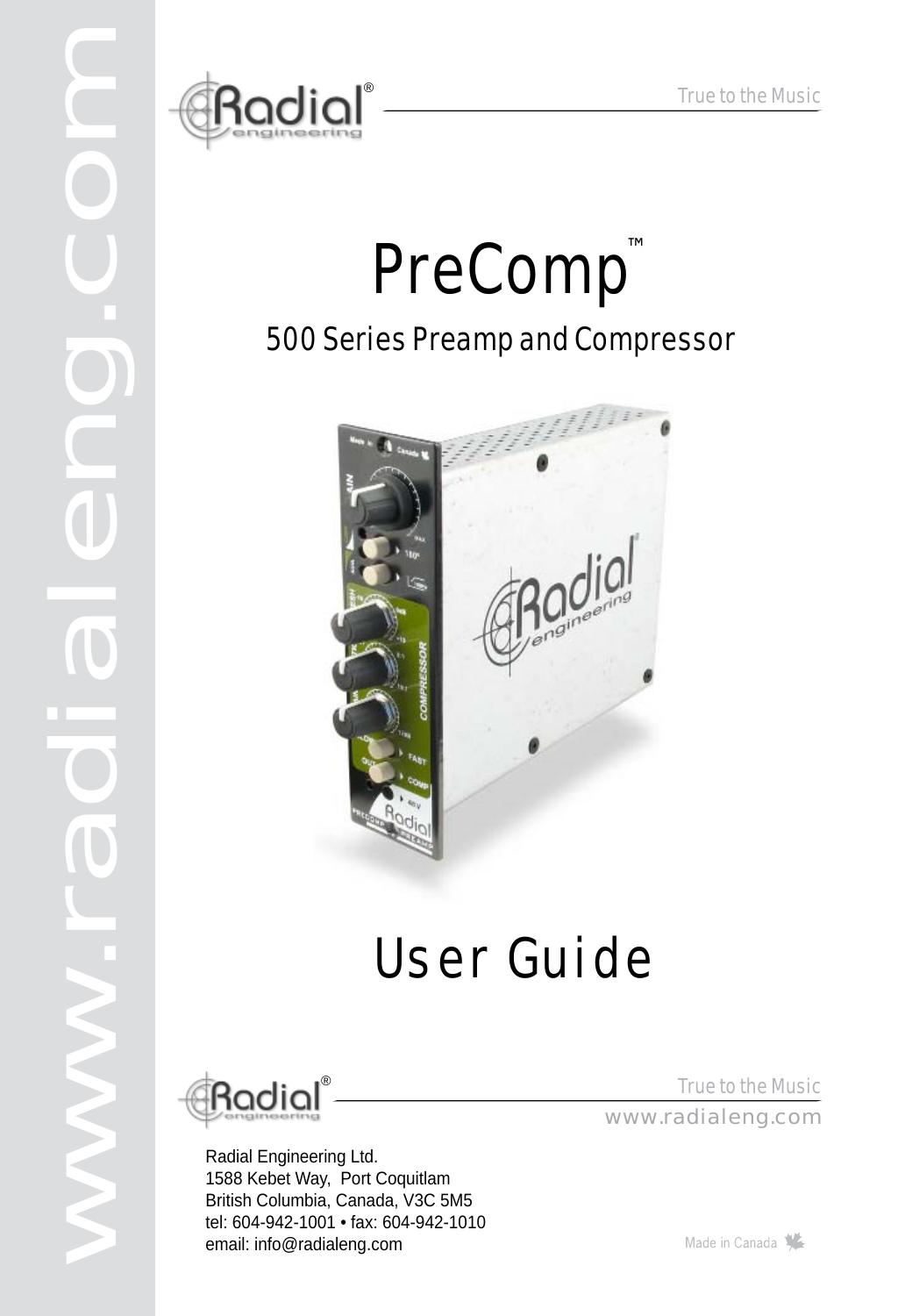

#### **WARNING NOTICE TO USER!**

Although preventative safety measures have been designed into Radial 500 series products **we strictly advise against hot-swapping modules** or plugging and unplugging them when the Workhorse or other 500 series racks are powered on. Hot swapping can cause connection sparks at the card-edge connector that could send damaging transients to other equipment. This also reduces the life span of the contacts. Damage due to hot swapping is not covered under warranty. There are no user serviceable parts inside.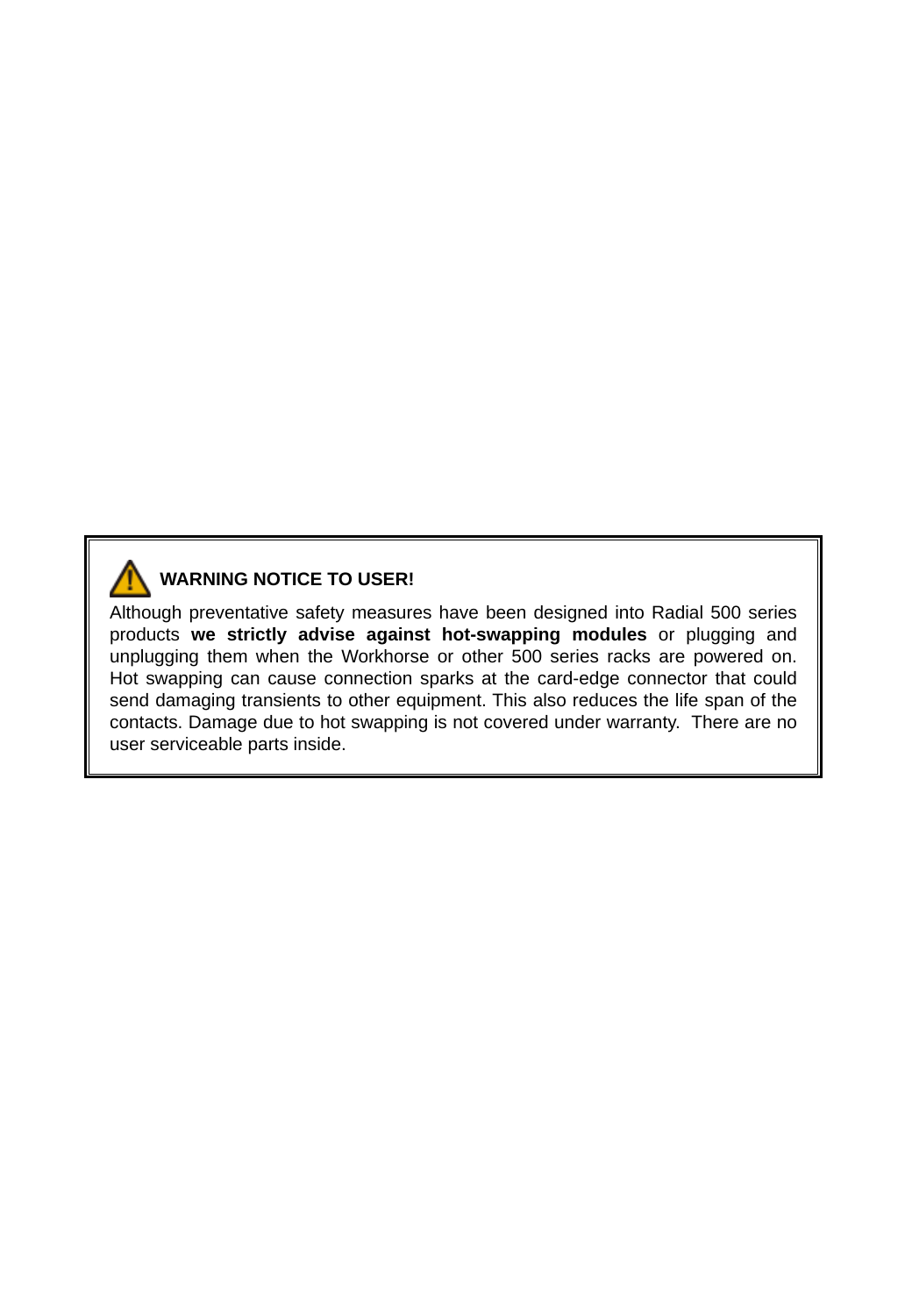

## **Radial**®PreComp™

### 500 Series Preamp and VCA Compressor Channel Strip

### **Table of Contents Page**

#### **INTRODUCTION**

Thank you for purchasing the Radial PreComp, a combination microphone preamp and compressor designed to fit the more advanced Radial 500 series power racks and earlier designs made by others. We invested a ton of effort during the development stage to make the PreComp quick to set up and easy to use so that you can enjoy superb results each and every time you put it to work. Plug in your favorite microphone, set the Accustate gain control for maximum signal-to-noise and then engage the compressor for the most effective dynamic control you have ever encountered!

There are lots of little extras that are built into these fabulous devices. This is where reading the manual is essential. Please take a few minutes to read through so that you can take full advantage of the feature set and maximize the performance.

If afterwards you have a question that is not covered herein, please take a minute to consult the PreComp's FAQ section on the Radial website. This is where we post questions and answers from users along with updates. If you still have a question, feel free to send us an email at info@radialeng.com and we will do our best to answer in short order.

Now get ready to start working faster and smarter than ever before.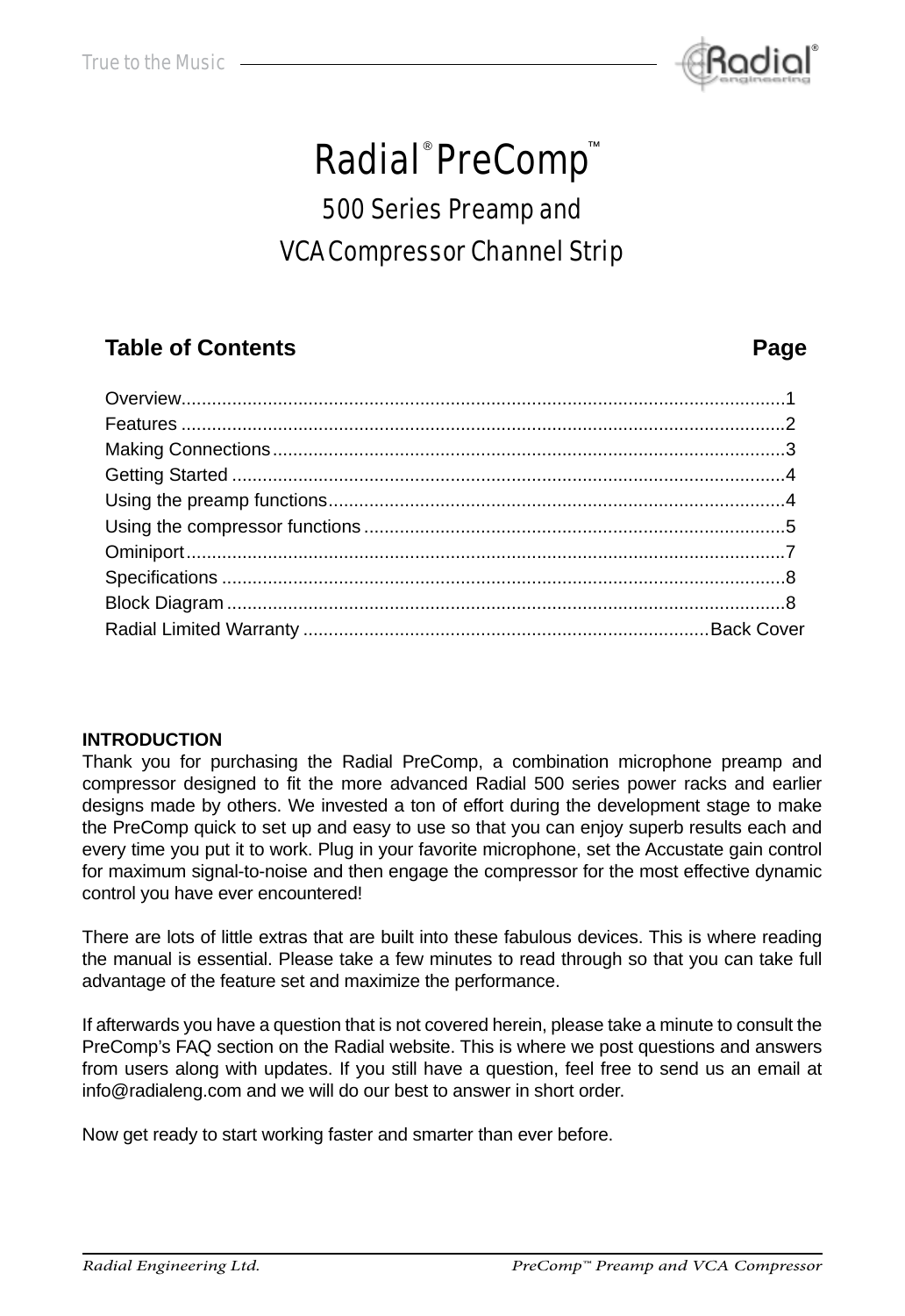

#### **OVERVIEW**

As the name implies, the PreComp is a combination preamp and compressor jammed into a single wide 500 series module. By housing both processors together we can optimize each gain stage so that it works with minimal fuss. This accelerates setup times and eliminates many of the challenges that make getting compression to sound right.



#### **The Preamp**

The design begins with a state-of-the-art microphone preamp coupled with Radial's unique Accustate gain control. Unlike traditional preamps that only achieve their optimal signal-to-noise when pushed to maximum, Accustate employs a dual wafer potentiometer that simultaneously sets the input sensitivity and preamp gain so that the signal-to-noise ratio remains constant at all levels. This is particularly important when recording in the digital domain where even the slightest bit of noise can be audible.



The preamp is equipped with +48V phantom power for condenser microphones and active direct boxes, a 180° polarity reverse to help phase align two mics when recording an instrument in stereo and a handy high-pass filter that eliminates low frequency rumble to help clean up your tracks. Visual monitoring is provided by two LEDs that show below or above threshold and a third that lets you know when clipping.



#### **The Compressor**

The preamp section feeds a full-featured VCA compressor with adjustable threshold, compression ratio and gain make-up controls. The advanced feed-forward compression algorithm reads the incoming program material and automatically transitions from soft-knee to hard-knee as the signal rises above the threshold. A simple slow-fast switch makes it easy to set the compressor's response to suit vocals, instruments or percussion.

When using the PreComp in a Radial 500 series power rack the Omniport™ is available and functions as a signal insert and access point. Using a standard ¼" TRS insert cable you can access the preamp and compressor sections independently or insert another processor, such as an equalizer in between. For more information please refer to the Omniport descriptions later in this user guide.

1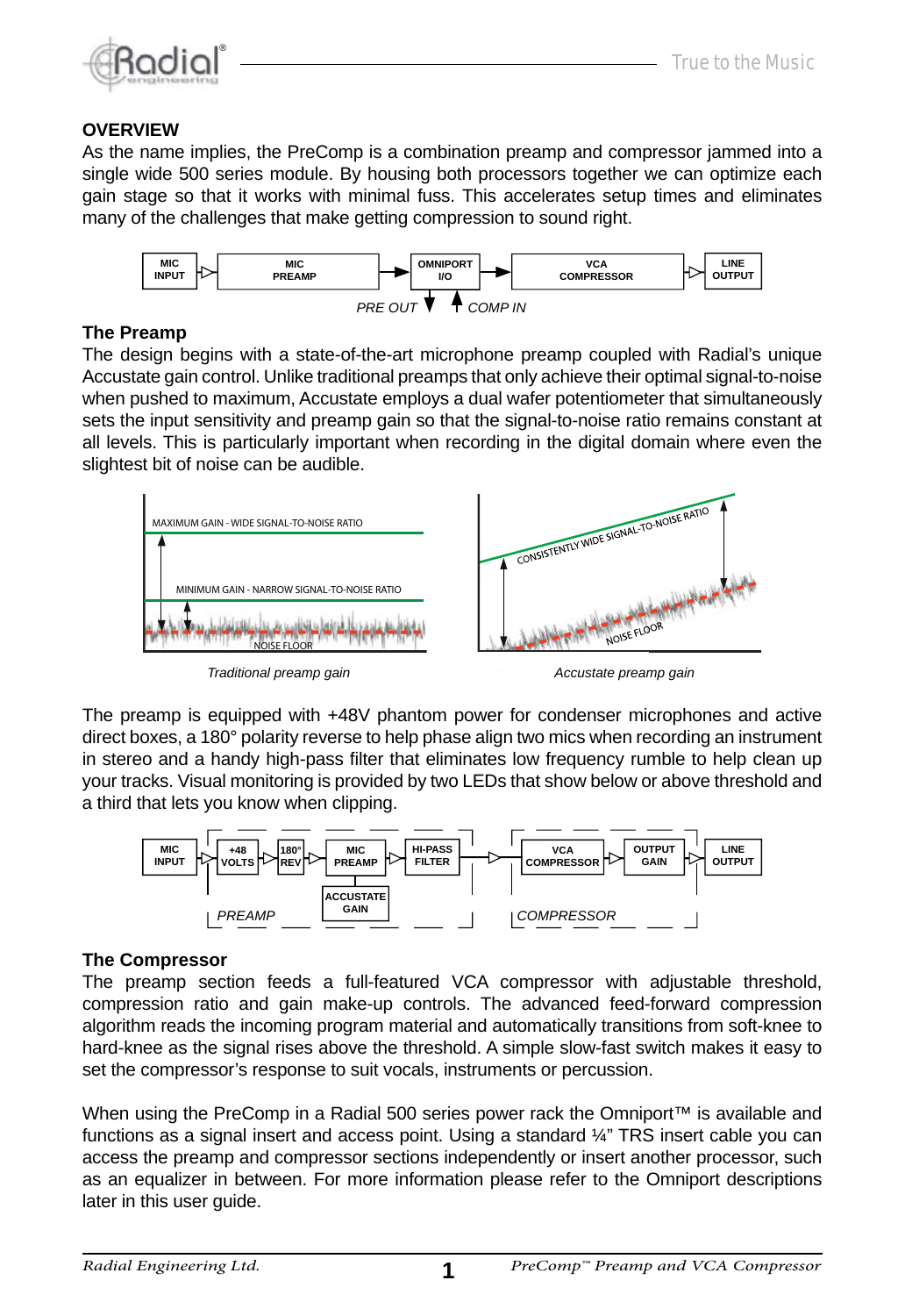

#### **FEATURE SET**

- 1. **GAIN**: Used to set the gain of the mic preamp. Accustate gain control sets the input sensitivity and gain at the same time to optimize signal to noise at all settings.
- 2. **180° REVERSE**: Inverts the polarity to help phase align two microphones when recording in stereo.
- 3. **HIGH-PASS FILTER**: Gently rolls-off low frequencies below 100Hz to reduce rumble which can muddy up a recording.
- 4. **LED METERING**: The green and yellow LEDs let you know when the signal is below or above the threshold and compression is being applied. The red LED illuminates when the signal is near clipping.
- 5. **THRESH**: Variable threshold control is used to set the point when compression will take effect.
- 6. **RATIO**: Sets the compression ratio from 1:1 (off) to 10:1 where a 10dB input produces 1dB at the output.
- 7. **GAIN**: Sets the output level of the compressor and used to compensate for the gain reduction.
- 8. **SLOW-FAST**: Sets the speed at which the compressor will take effect. Set to slow, the initial transient such as a snap from a snare will pass without compression.
- 9. **IN**: Turns the compressor on or off to compare the dry signal with the compressed results.
- 10. **48V SWITCH**: Activates phantom power for condenser mics and active direct boxes. Recessed to prevent accidental turn-on.
- 11. **PHANTOM LED**: Indicator illuminates when +48V phantom power is active
- 12. **OMNIPORT™**: Functions as a signal access point allowing the preamp and compressor sections to be used independently or to insert another processor like an EQ in between the two sections.
- 13. **OMNIPORT™ SWITCH**: Turns the Omniport on and off. When off, the preamp and compressor sections work in series. When on, the Omniport TRS insert jack is switched into the signal path between the two sections.



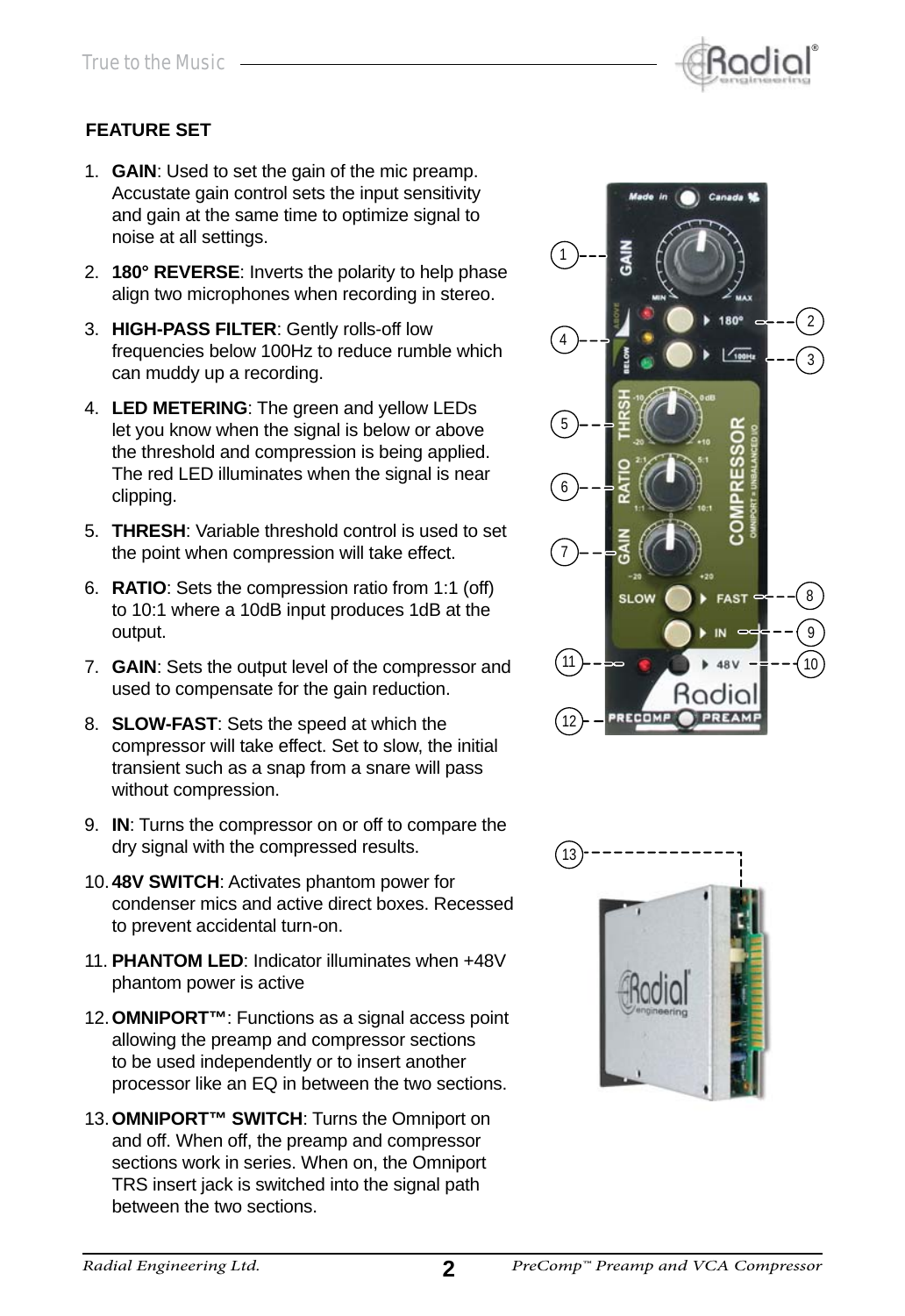

NORMAL OMNIPORT OFF

INSERT OMNIPORT ON

#### **MAKING CONNECTIONS**

Although the PreComp is easy to use, we suggest you follow these simple instructions before getting started. As with all audio equipment, always ensure levels are turned down and equipment is turned off before making any connections or inserting the PreComp into a 500 series power rack. This common practice ensures turn-on transients will not damage more sensitive components such as tweeters.

Before inserting the PreComp into your 500 series power rack observe the setting of the mini-toggle switch located next to the 15-pin card-edge. This switch turns the Omniport<sup>™</sup> function on and off. During initial set up use the 'NORMAL' setting. This will turn the Omniport function off and simplify setup and testing.

After inserting the PreComp into your 500 series rack, secure it using the supplied machine screws to ensure it does not accidentally become dislodged during use. To prevent damage to the power rack, do not over-tighten the mounting screws.

Most 500 series racks are equipped with balanced XLR connectors. When you insert the PreComp into your 500 series rack it will automatically route the rear panel XLR connections to the module's input and output. This is augmented with ¼" TRS connectors if using the PreComp in a Radial Workhorse 500 series power rack. The PreComp follows the AES standard with pin-2 (+) hot, pin-3 (-) cold. Most devices are wired this way but older vintage equipment should be checked to confirm compatibility with AES standards.

Connect a microphone or direct box to the input of the PreComp input using a standard XLR patch cable. If you are using a condenser microphone or active direct box, turn on the 48V phantom power. The switch is recessed to prevent accidental turn on. Use a small screw driver or paper clip to push in the switch. A red LED will illuminate when phantom power is active.

*REAR PANEL MIC INPUT AND LINE OUTPUT*

Connect the line-level output of the PreComp to your audio system so that you can audition the PreComp. We recommend that you first listen to the PreComp on its own before combining with effects or other signal processors until you have had a chance to familiarize yourself with the preamp and compressor functions. Using your own voice to test is best as it gives you a familiar starting place.

3





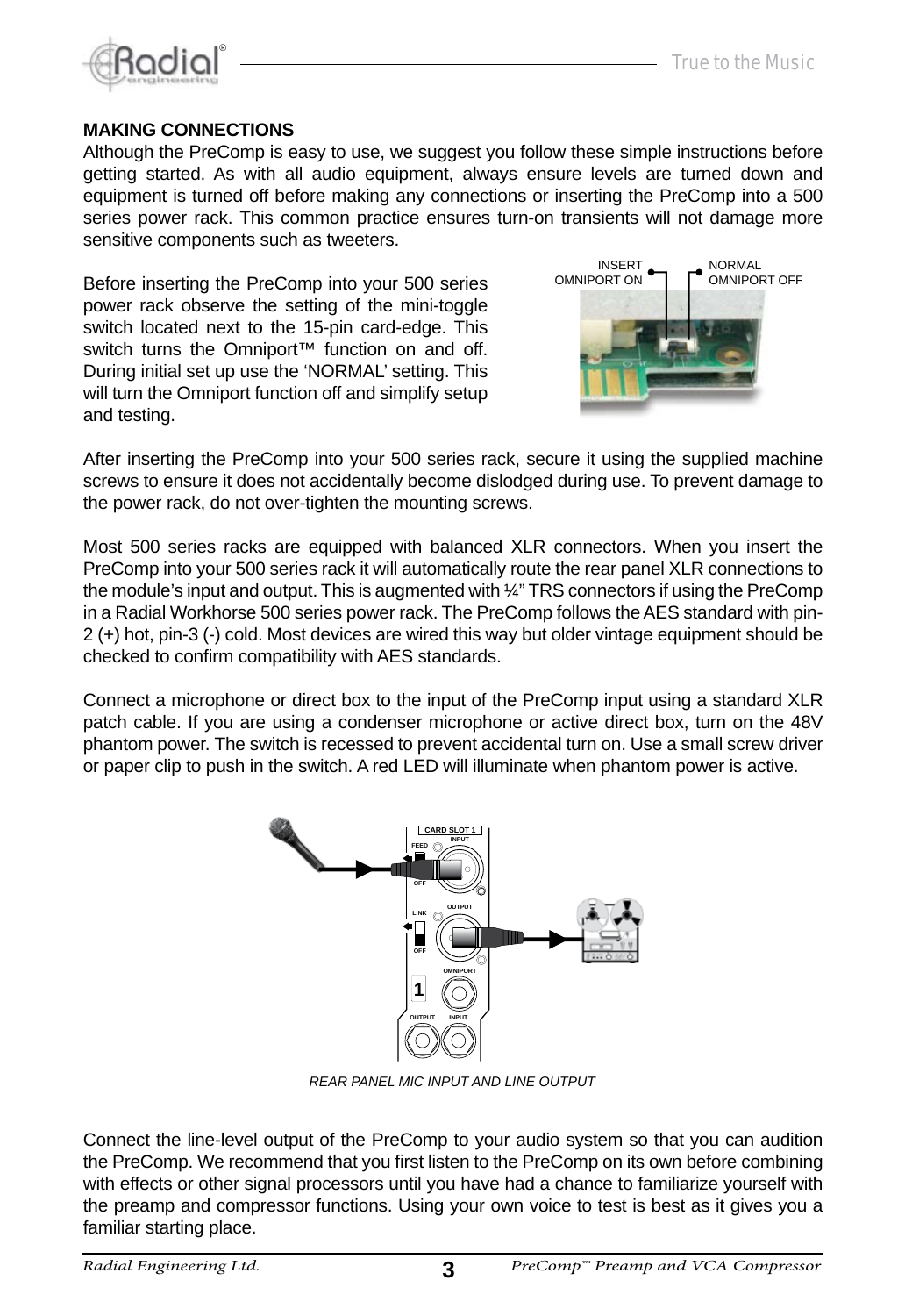

#### **GETTING STARTED WITH THE PREAMP**

Once you have the PreComp safely mounted in your rack and patched into your recording system, set the controls on the front panel as shown here on the right. This 'starting position' removes the compressor from the signal chain to enable you to first set the preamp to optimize signal-to-noise.

Power on the audio system and turn up the volume on your monitors. Plug in your mic and slowly turn up the preamp gain control while observing the LED meter. The top red LED illuminates when the signal is clipping. If it flashes on signal peaks, turn the gain down by about 10% to ensure a strong signal level is maintained without clipping. Always test at a low volume to ensure the PreComp is patched in and working correctly. If you do not hear any sound, check that your 500 series rack is patched correctly. If you are using a condenser microphone, ensure the 48V phantom power is turned on by checking the red LED at the bottom of the front panel.



*STARTING POSITION*

#### **Using The 180° Polarity Reverse**

When recording an instrument, you may want to use two microphones and two PreComps at the same time to capture the sound. Together, the mics can create a timbre that a single mic cannot. One may be positioned near the instrument while the second may be set further away to capture the room's natural ambiance. Engaging the 180º polarity reverse on one PreComp can sometimes achieve a fuller sound by aligning the low frequency phase response of the two mics. *(Devices like the Radial Phazer take this to another level by allowing you to adjust the phase incrementally.)*

The 180º polarity reverse can also be used to correct the phase of older vintage equipment that may have been made before the AES standard was established. Most equipment today employs the standard with pin-1 ground, pin-2 hot (+), and pin-3 cold (-). Depressing the 180º polarity reverse switch will toggle pins 2 and 3 at the XLR input to compensate for nonstandard or vintage equipment.

#### **Using The High-Pass Filter**

The PreComp's microphone preamp section is equipped with a high-pass filter that gently rolls off bass frequencies below 100Hz. This is particularly useful for acoustic instruments that can produce excessive low frequency resonance like acoustic guitar. With the high-pass filter engaged you can reduce low frequency rumble without affecting the overall sound of the instrument. This helps eliminate excess bass in the mix and will increase the dynamic range of your recording. *High-pass filter response* 

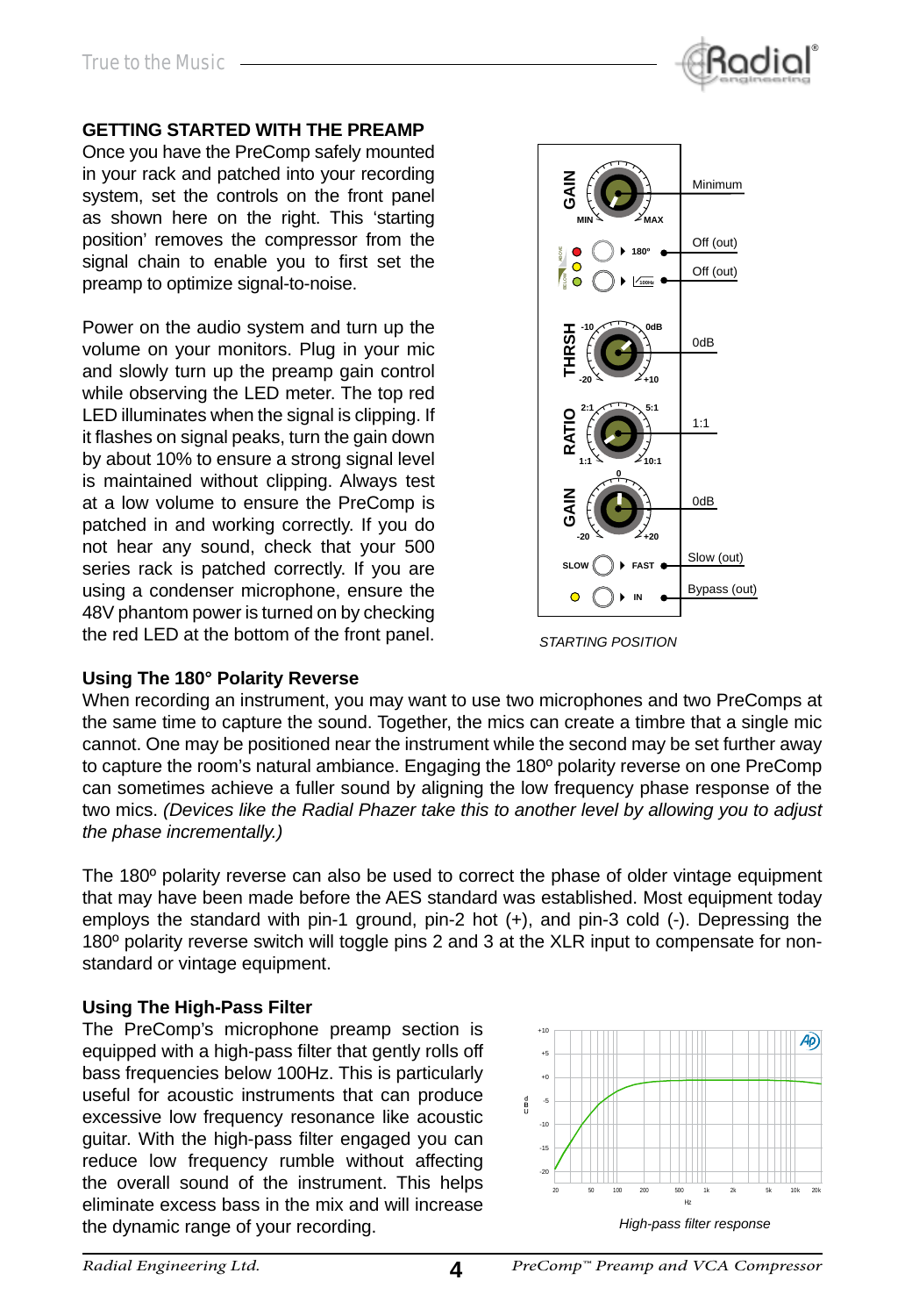

#### **ADDING COMPRESSION**

From the starting position, as described on page four, activate the compressor by depressing the IN switch. There should be little or no difference in the sound with these settings.

**Threshold:** This control is used to set the signal level where compression will occur. The middle and bottom LEDs on the three stage meter are used to help set the threshold level. The bottom green LED illuminates when the signal is below the set threshold and no compression is occurring. The middle yellow LED illuminates when the signal crosses above the threshold and indicates the compressor is working.



*When the input signal is below the threshold level the green LED indicator illuminates.*



*When the input signal is above the threshold level the yellow LED indicator illuminates.*

Speak into the mic and turn the threshold control counter clockwise until the center yellow LED starts to flash. Lowering the threshold further will compress most of the audio signal and severely reduce the dynamic range. Raising the threshold leaves most of the dynamics unchanged and only compresses the loudest peaks.

**Ratio:** The ratio control is used to set the amount of gain reduction applied when the signal goes over the threshold setting. For each decibel the signal rises above the threshold the compressor reduces the output by the ratio factor. For instance, with a ratio setting of 4:1 a 4dB signal peak above the threshold will produce a 1dB increase at the output. The table below outlines the general effect of different compression ratios and examples of their use.



| 1.2:1                                        | 2:1                                          | 5:1                                               | 10:1                                            |
|----------------------------------------------|----------------------------------------------|---------------------------------------------------|-------------------------------------------------|
| Slight                                       | Moderate                                     | <b>Significant</b>                                | Heavy                                           |
| <b>Mostly unnoticed</b>                      | Smooth dynamics                              | <b>Controlled dynamics</b>                        | No dynamics                                     |
| Used for master bus<br>compression and music | Used to smooth out<br>vocals and instruments | <b>Used for instruments</b><br>with wide dynamics | Highly compressed with<br>narrow or no dynamics |
| Music program playback                       | <b>Ballad vocals &amp; strings</b>           | Slap bass & percussion                            | Sound effects, Announce                         |

Set the control to a moderate ratio of 2:1 and speak into the mic. Each time the yellow threshold LED lights the output is compressed. If the yellow threshold LED is not flashing on the signal peaks, turn the threshold level down until it does. Now increase the ratio control to 5:1 and then 10:1 and observe how the dynamic range is reduced at each setting.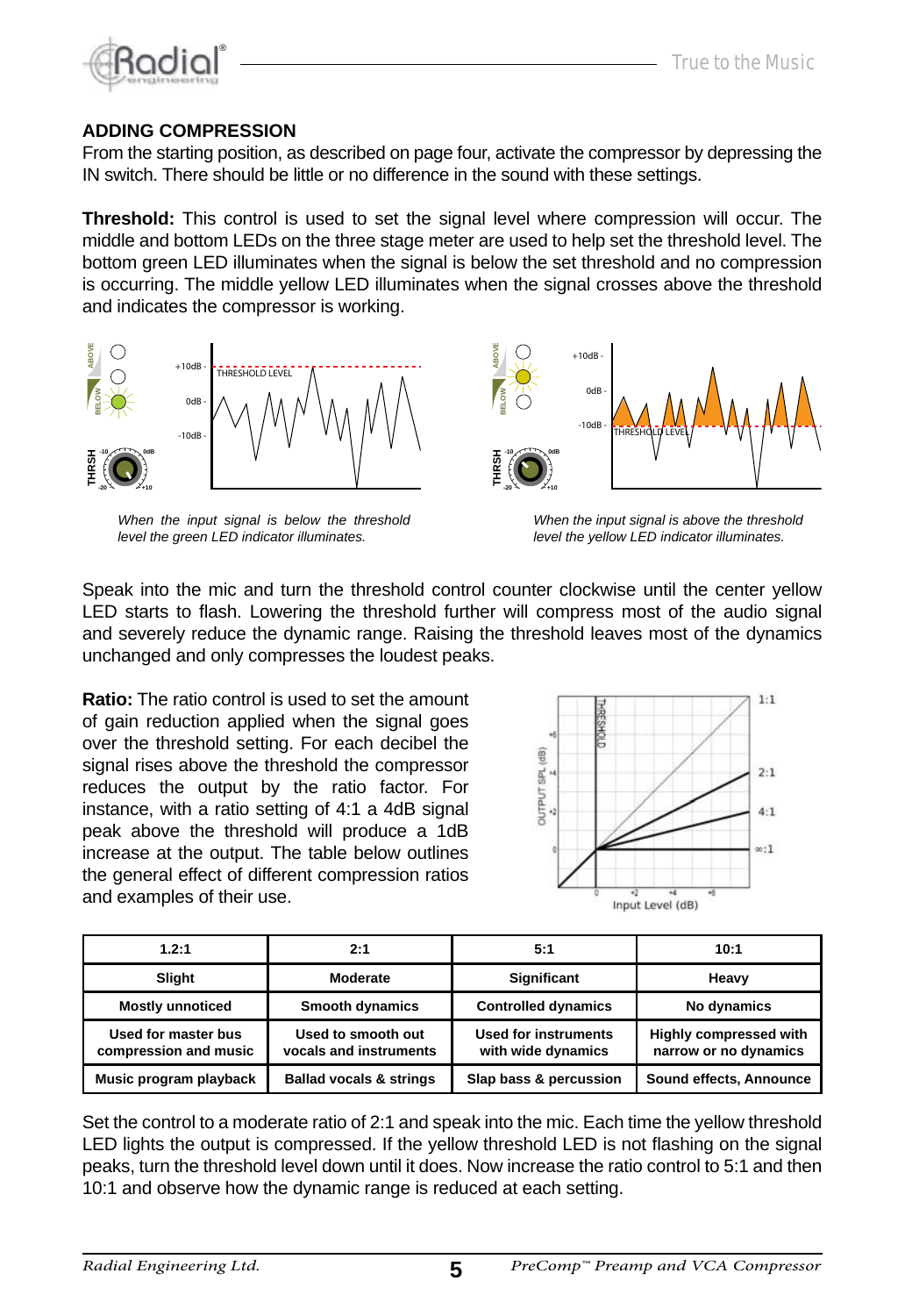

**Gain:** As you increase the amount of compression by lowering the threshold or raising the ratio, the dynamic range is reduced and less output is produced. The compressor gain control is used to compensate for this and is sometimes called a 'make-up' gain because it replaces the gain lost in compression. Simply adjust the gain control to bring the output level back to where it was before adding compression. Try comparing the pre and post compressed effect by using the in/out switch.



**Fast/Slow:** The compressor's attack and release settings are automatically adjusted in real time based on the dynamics of the input signal. The FAST/SLOW switch allows you to choose how the compressor responds to the input signal. When set to slow, the compressor will allow the initial transient to pass before the compression effect kicks in. This is often used with singers for a natural vocal sound with smooth dynamics.



Setting the speed control to fast will cause compression to occur the instant the signal goes over the threshold. A fast setting is often used with percussion to make sure the initial transient does not cause digital clipping at the recorder. Set the speed control to suit.

**Soft/Hard-Knee:** For the most part, there are two fundamental compression curves known as hard-knee and soft-knee. The knee is the pivot point where compression begins. Hard-knee compression abruptly affects transients above the threshold while soft-knee sets in before the threshold and does so in a smoother fashion.

The PreComp dynamically adjusts the compression curve from soft-knee to hard-knee based on the incoming program material. At lower levels the compressor automatically uses a softknee curve for a natural rendering but as peaks are encountered and dynamics increase,

the compression curve pivots toward a hardknee curve ensuring the output stays within the predetermined range. In the chart to the right the soft-knee curve is represented by the long dashed line, the hard-knee by the short dashed line. You can see how the soft-knee applies gradual compression as the signal approaches the threshold while the hard-knee curve reduces the gain once the signal has gone above the threshold.

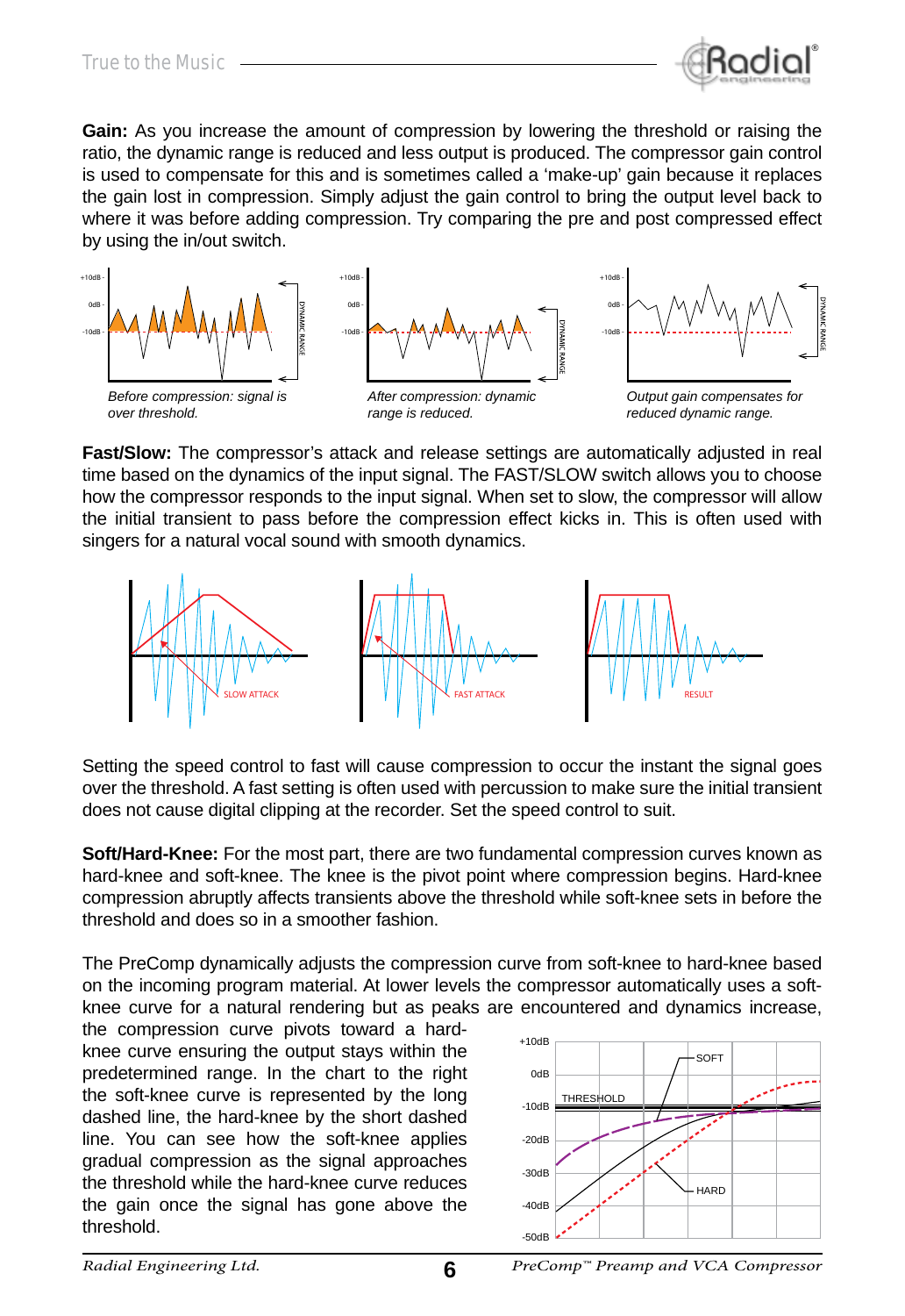

#### **USING THE OMNIPORT™**

If you are using the PreComp in a Radial 500 series power rack you can use the Omniport function. The Omniport is confiqured as an unbalanced insert point that gives you access to the signal between the preamp and compressor. It allows you to insert an audio processor, like an equalizer, in between the preamp and compressor or use the preamp and compressor independently, as if two separate modules. The Omniport is used with a standard ¼" TRS insert type cable to connect the preamp output and compressor input. The TIP carries the output signal from the preamp section and the RING is the input to the compressor.



Before you can use the Omniport it must be turned on. Power down the rack and remove the module. Set the mini-toggle switch located next to the 15-pin card-edge to 'INSERT'. Re-install the module and power up the rack.

#### **Using the Omniport as an insert**

Inserting another 500 series module is quick and easy as Radial Workhorse power racks provide ¼" jacks for cross patching modules. Using your insert cable, simply connect the TIP and RING to the ¼" input and output provided on each module card slot I/O. It is common to insert an equalizer module like the Radial Q4 but you can also insert guitar effect pedals using the Radial EXTC 500 modules or even a spring reverb using the Radial TankDriver module.

#### **Using as two independent processors**

The Omniport allows you to use the preamp and compressor independently. For instance, you can patch the output of another mic preamp into the PreComp's compressor section and output a balanced signal to the recorder (fig-b). You could also use the PreComp's mic preamp to start another signal chain by patching the Omniport TIP into another module.



**Fig-a: Using the Omniport as an insert** 



*Fig-b: Using the compressor section with another mic preamp.*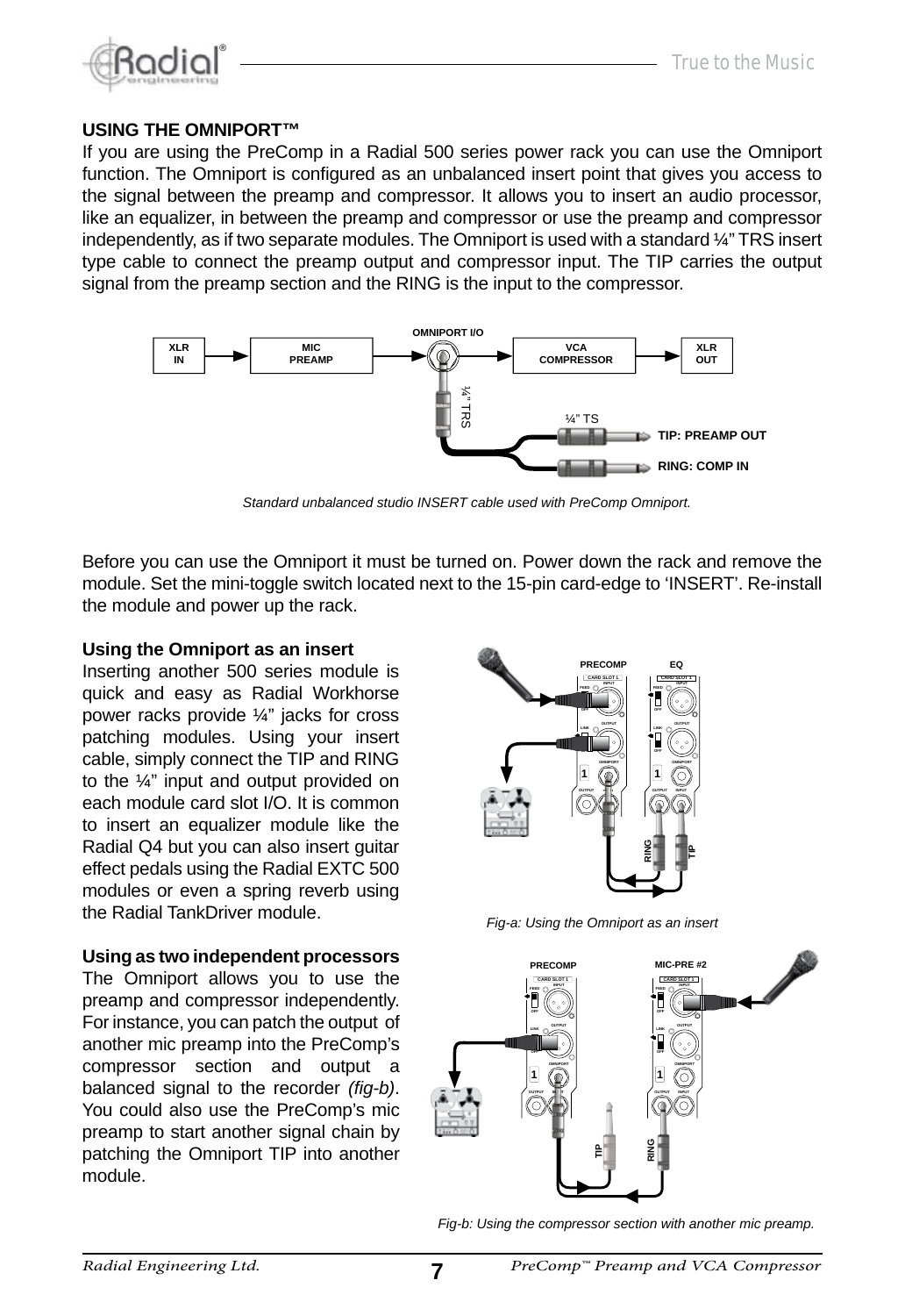

#### **RADIAL PRECOMP 500 SPECIFICATIONS\***

| Compressor circuit type:Feed forward VCA compressor with true RMS sidechain. |
|------------------------------------------------------------------------------|
|                                                                              |
|                                                                              |
|                                                                              |
|                                                                              |
|                                                                              |
|                                                                              |
|                                                                              |
|                                                                              |
|                                                                              |
|                                                                              |
|                                                                              |
|                                                                              |
|                                                                              |
|                                                                              |
|                                                                              |
|                                                                              |
| Standard 500 series rack format                                              |
|                                                                              |
|                                                                              |

#### **BLOCK DIAGRAM**